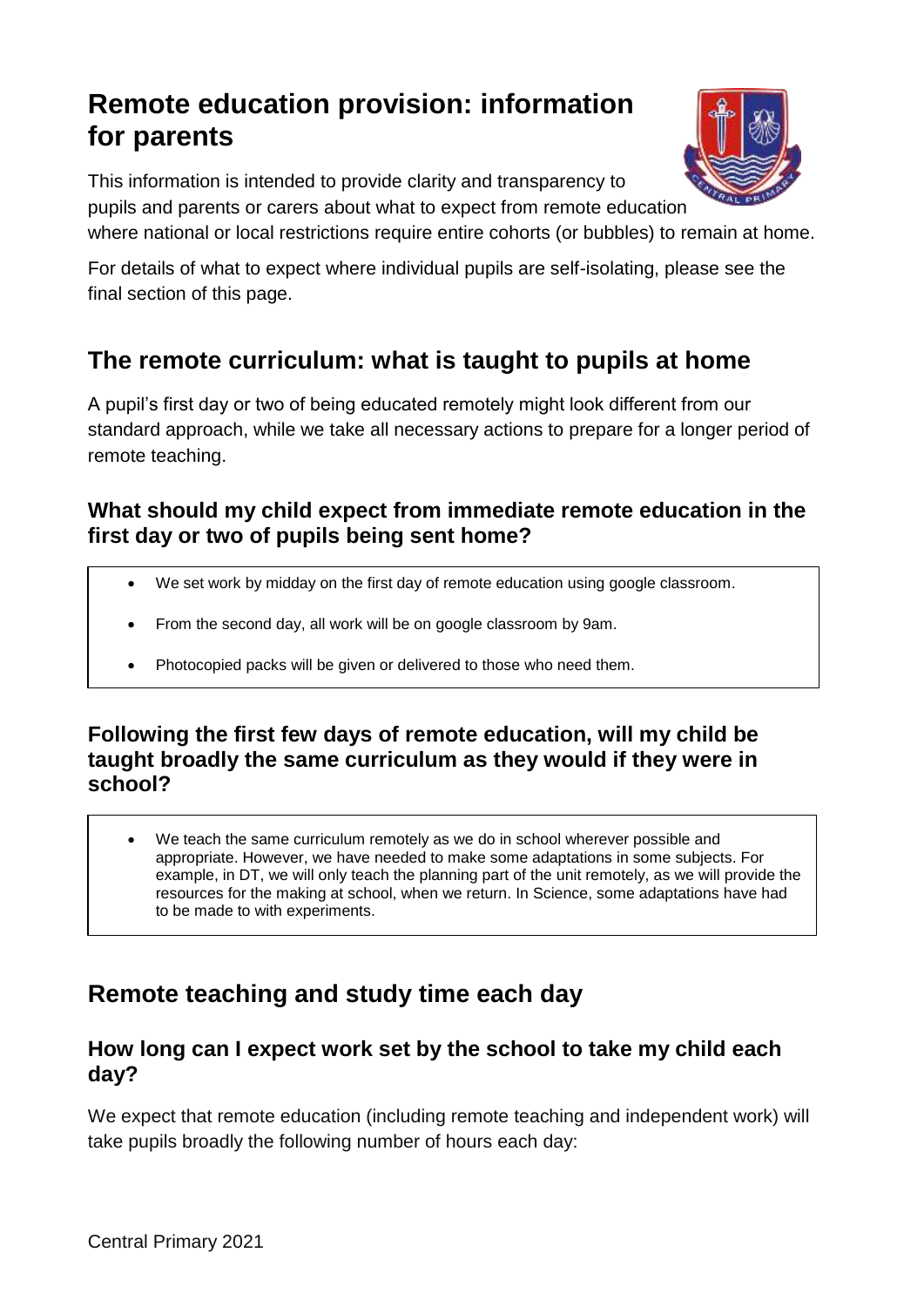| Key Stage 1 | 3 hours a day on average across the cohort,<br>with less for younger children |
|-------------|-------------------------------------------------------------------------------|
| Key Stage 2 | 4 hours a day                                                                 |

### **Accessing remote education**

#### **How will my child access any online remote education you are providing?**

At Central Primary, we use Google Classroom as our online remote education platform.

#### **If my child does not have digital or online access at home, how will you support them to access remote education?**

We recognise that some pupils may not have suitable online access at home. We take the following approaches to support those pupils to access remote education:

- The class teachers and SLT will identify any children, who will need to borrow a laptop.
- The school office will be in touch with the families and the loan agreement signed before handing out the laptop.
- Class teachers will work with the SLT team to provide additional support i.e. data, routers etc. This will be identified by class teachers through their daily online contact with families/children.
- If there are children who need paper copies, the staff team will create these for collection or deliver them to the family, if needed. In these cases, there will be individual arrangements how the child can submit their work however this will often be returned when the next pack has been given. The class teachers will manage this.

#### **How will my child be taught remotely?**

We use a combination of the following approaches to teach pupils remotely:

- Recorded teaching (video/audio recordings made by teachers).
- One live class meeting a week.
- Worksheets produced by teachers uploaded on Google Classroom.
- Commercially available websites supporting the teaching of specific subjects or areas, including video clips or sequences.
- Long-term project work and/or internet research activities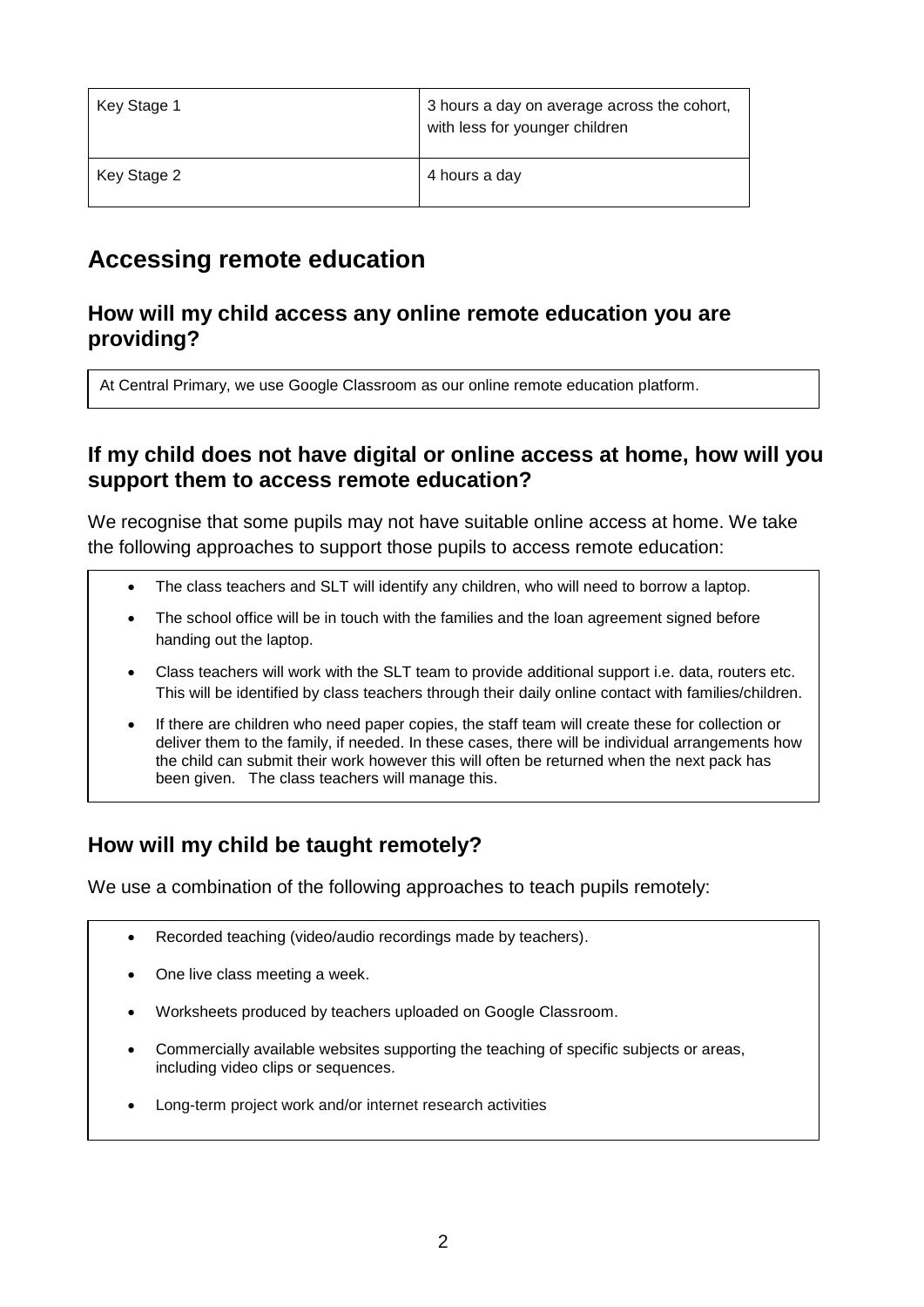### **Engagement and feedback**

#### **What are your expectations for my child's engagement and the support that we as parents and carers should provide at home?**

- We expect all the children to engage the learning daily. We will monitor this and offer support to children who might need it.
- We expect parents to support their children with using the technology and with certain tasks, but also give children the opportunity to do their work independently when/if they can.

#### **How will you check whether my child is engaging with their work and how will I be informed if there are concerns?**

- When remote learning begins, teachers will be in contact with parents/carers in the first week to ensure they know how to access google classroom and that they have adequate resources.
- We will monitor the children's engagement on a daily basis. We will contact families if we do not have any online engagement from children for 2 days.
- The class teachers and/or SLT will be in touch by phone or email, if we notice any concerns.

#### **How will you assess my child's work and progress?**

Feedback can take many forms and may not always mean extensive written comments for individual children. For example, whole-class feedback or quizzes marked automatically via digital platforms are also valid and effective methods, amongst many others. Our approach to feeding back on pupil work is as follows:

- We will use the Google Classroom platform to give feedback.
- In KS1 and KS2 some tasks for example quizzes, spellings and fluency tasks set by the staff will be graded.
- Children will be given written or verbal feedback (via phone calls) where appropriate.

### **Additional support for pupils with particular needs**

#### **How will you work with me to help my child who needs additional support from adults at home to access remote education?**

We recognise that some pupils, for example some pupils with special educational needs and disabilities (SEND), may not be able to access remote education without support from adults at home. We acknowledge the difficulties this may place on families, and we will work with parents and carers to support those pupils in the following ways: